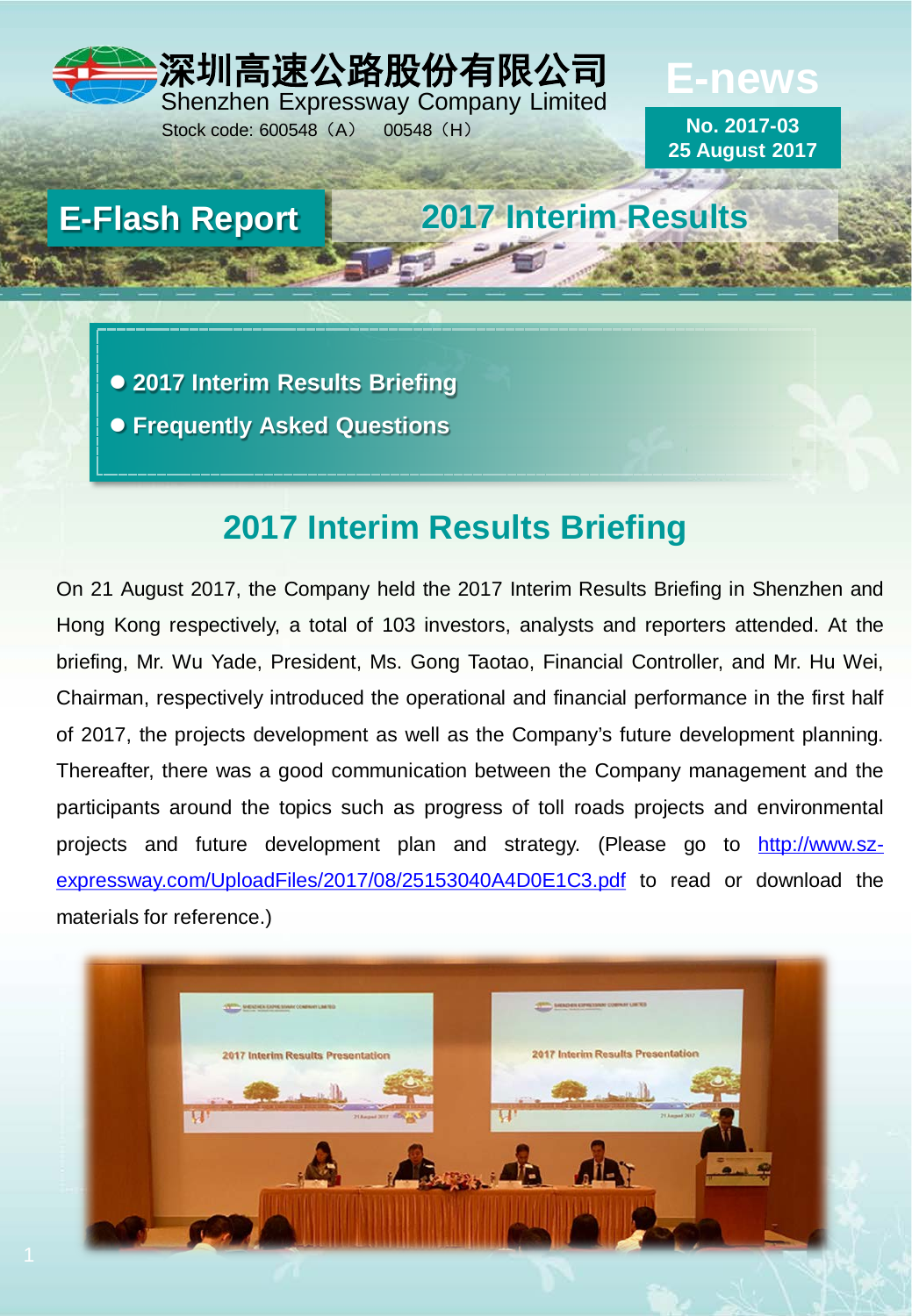

# **Frequently Asked Questions**

- 1. What is the trend of toll revenue in the second half of 2017, since the Company's operational performance is good in the first half?
- A: In the first half of the year, the Group recorded toll revenue of RMB1,957 million, as the main source of revenue of the Group, representing a YOY increase of 10.8%. Among them, Shenchang Company and Yichang Company were included in the consolidated financial statements of the Group since 1 April 2017 and 15 June 2017, respectively and they contributed toll revenue of RMB33.37 million and RMB16.04 million respectively during the Reporting Period; the significant growth of toll revenue of Jihe Expressway and Qinglian Expressway benefited from the effect of factors such as the organic growth of traffic volume, the improvement of neighboring road networks and the induced growth of traffic volume after the implementation of the toll-free policy for the Three Projects; and other ancillary toll highways also recorded increases to some extent.

In the second half of the year, the Group's toll revenue will maintain the growth trend in the first half of the year and the revenue contribution from Yichang Expressway will also increase based on the judgment that the external environment will not have significant changes.

## 2. How much of the total income will toll revenue and environmental protection business income account for in the next few years?

A: Toll revenue will remain as the Company's main source of income for the next period of time. Shenzhen Expressway has a well-established team for toll highway business, accumulated extensive management experience, and formed a brand in the industry. By maintaining our advantages to the best of our ability, we will continue to make our company bigger and stronger while studying the layout of the industry restructuring to meet the long-term sound development needs of Shenzhen Expressway.

At present, it's difficult to estimate the future income of environmental protection business. But we set a goal for the business development scale, that is, by the end of the strategic period of 2019, the scale of environmental protection industry will be no less than 20% of the total assets of the Company.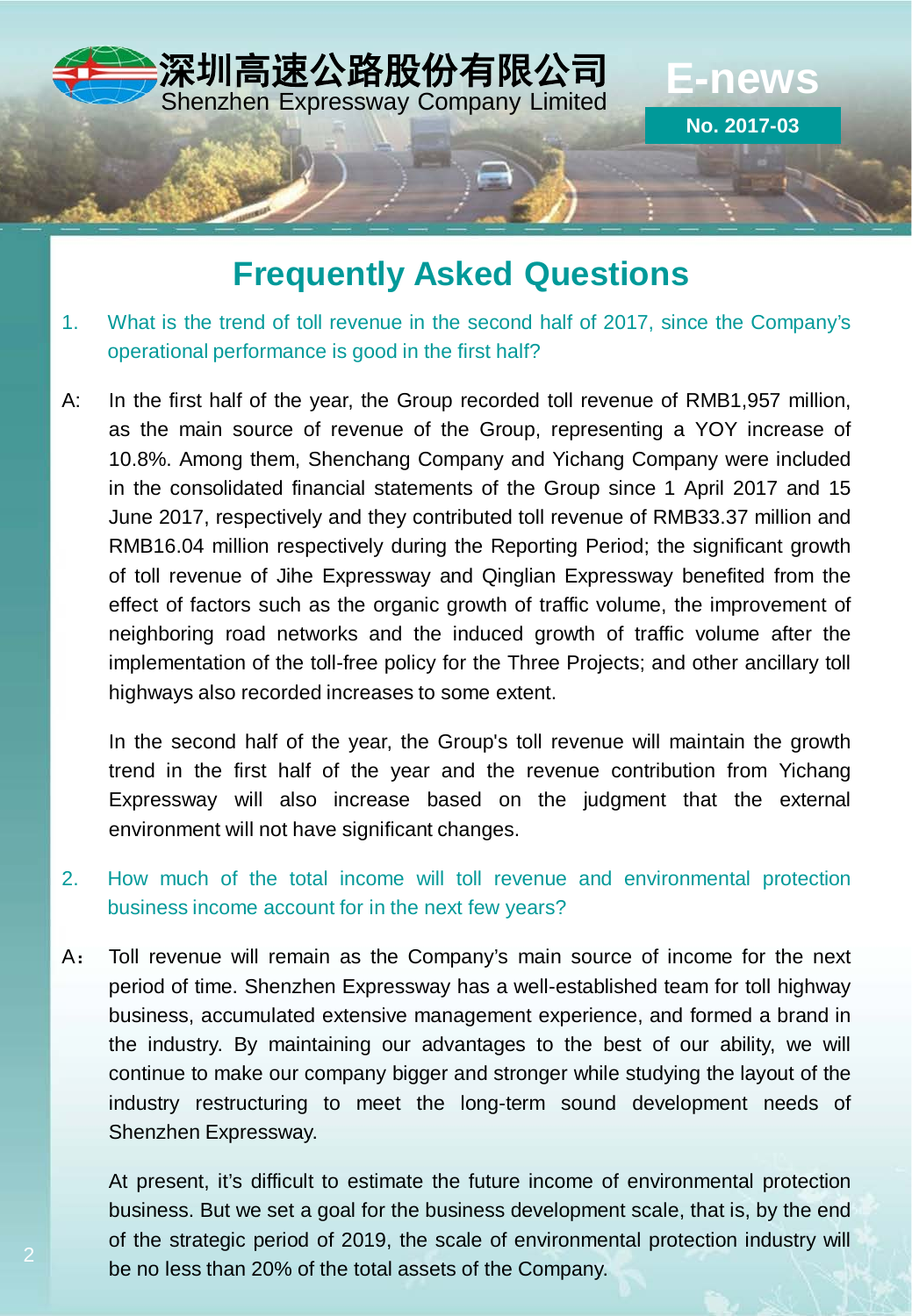

- 3. Will other toll highway projects of the Company be bought back by the government in the future?
- A: Based on the overall consideration of the planning of the economy and transportation, the Shenzhen Government has pushed forward new traffic arrangements and adjustment plans in recent years, which have involved three expressways, namely Nanguang, Yanba and Yanpai Expressways operated, invested or managed by the Group in Shenzhen and may involve other projects in the future. The Company's business objective is to obtain reasonable incomes and returns by leveraging its core competencies, industrial experience and professional skills while effectively controlling and managing its risks. And the business models and paths to achieve the goal can be diversified. Government repurchase will put some pressure on the Company, but will also bring about opportunities. In some cases, the Company can take part in the development of the surrounding lands, and thus it is a good opportunity to realize the business value of original resources and expand the development space. Therefore, the Company will actively seek the understanding and support of the government, and actively communicate and negotiate with the relevant government departments to develop a reasonable and feasible program to achieve win-win development.

## 4. How is the progress of Meilin Checkpoint Renewal Project?

A: Demolition works have been basically over.

The Company and the major shareholder are discussing cooperation with third parties, and the specific way of cooperation has not yet finalized. However, we determined that the project will start construction at the end of this year, begin presale next year, and complete the delivery of part of the buildings the year after next. The entire project is divided into 3 to 5 phases of progressive development.

## 5. How is the Company's future dividend policy?

A: Taking into account the current capital requirement and external capital environment and other factors, the Company has maintained a dividend payout ratio of 40% to 50% in the past.

The Company will maintain a stable dividend policy in the future no matter how the main businesses will be developed, with the dividend rate remaining at more than 40%. If there is a special income in a year, the Company will also consider distributing a special dividend.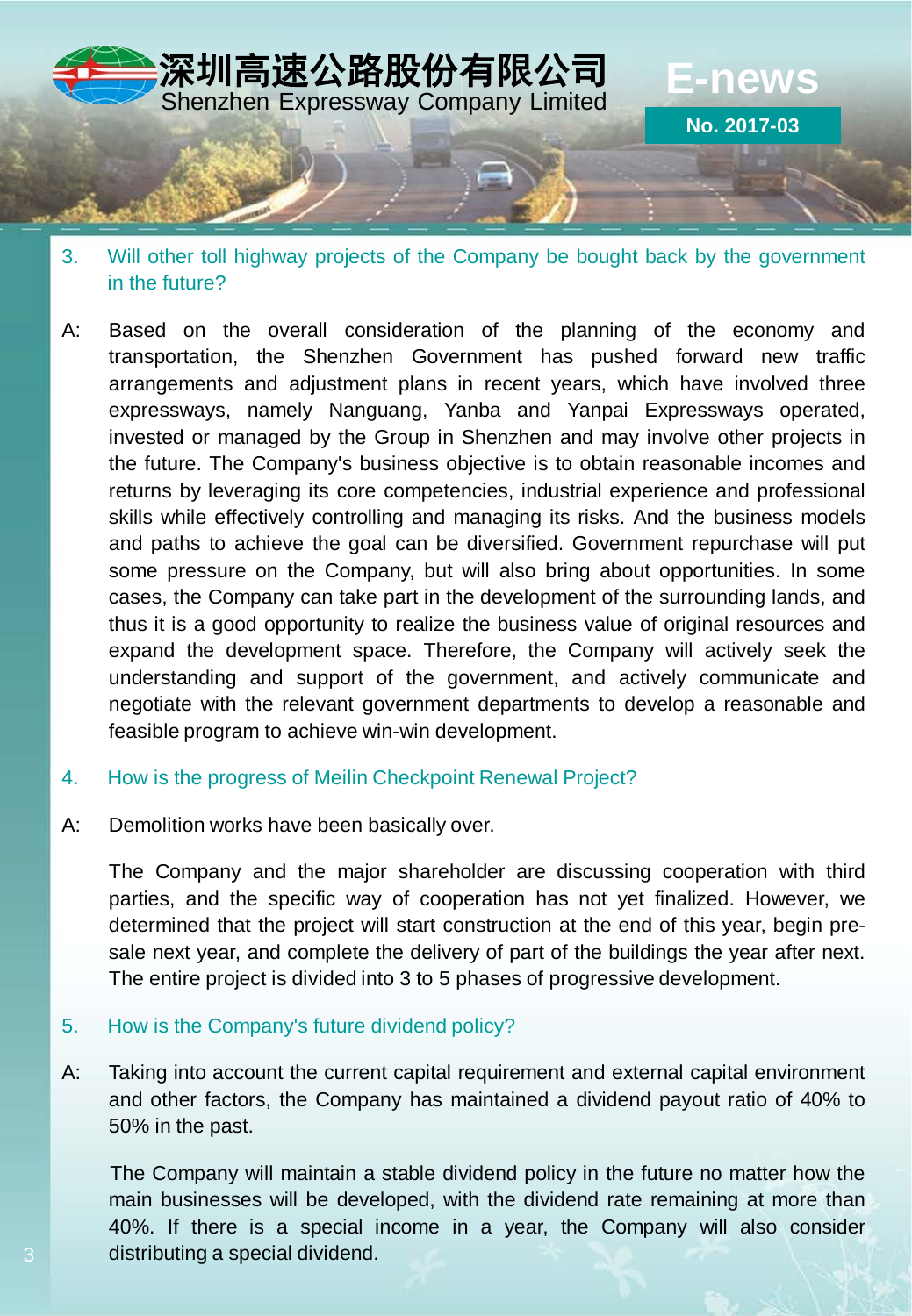

- 6. What impact under the preferential policy of 15% discount on toll fees for trucks will have on the Company?
- A: From 0:00 on 1 July 2017, on the premise of keeping the basic rate of the concentrated charge for current freight vehicles concentration and the charging rules unchanged, trucks in 43 expressways in Guangdong Province can enjoy 15% discount on toll fees. But they should satisfy the following five conditions to enjoy such a discount: legally loaded freight vehicles; to use the national standard Unitoll-GD cards to pay toll fees; license plate number is consistent with the registration number of the Unitoll-GD card; not included in the toll-escaping black list of Guangdong expressways; to pay the fee only based on the toll-by-weight rules.

The Company's projects are not covered by the preferential policy.

Guangdong Province is currently soliciting opinions on the implementation of the policy from enterprises. In order to take responsibility for company development and maintain the interests of shareholders, the Company has reported to the government on our relevant demands, such as implementing preferential policy at different period of time, and the government to give reasonable compensation.

- 7. What is the impact of the "Guangdong-Hong Kong-Macao Greater Bay Area" planning on the Company?
- A: Guangdong-Hong Kong-Macao Greater Bay Area refers to the urban agglomeration comprised of 9 cities of Guangzhou, Fuoshan, Zhaoqing, Shenzhen, Dongguan, Huizhou, Zhuhai, Zhongshan, Jiangmen and 2 special administrative regions of Hong Kong and Macao. It is the world's fourth largest bay area followed the New York Bay Area and San Francisco Bay Area in the United States, and the Tokyo Bay Area in Japan.

On the occasion of the twentieth anniversary of the return of Hong Kong to China, the National Development and Reform Commission and the three governments of Guangdong, Hong Kong and Macao jointly signed the *Framework Agreement on Deepening Guangdong-Hong Kong-Macao Cooperation in the Development of the Bay Area* to chart a blueprint for the development of the Bay Area.

The primary task of Guangdong-Hong Kong-Macao Greater Bay Area planning is to overcome the weaknesses of transport infrastructure and promote the interconnection of the three regions, which will bring about trillions of infrastructure investments.

Over the years, the Company has accumulated rich experience and resources in the construction of infrastructure projects. We believe that, with the further implementation of the Guangdong-Hong Kong-Macao Greater Bay Area planning, Hong Kong's deep involvement in the "the Belt and Road" development, the promotion of the interconnection of infrastructure in Guangdong, Hong Kong and Macao, increasing population density, and accelerating urbanization and population overspills, the traffic flow of the Company's own road sections and the expected income of its real estate projects will increase. At the same time, the accelerating construction of infrastructure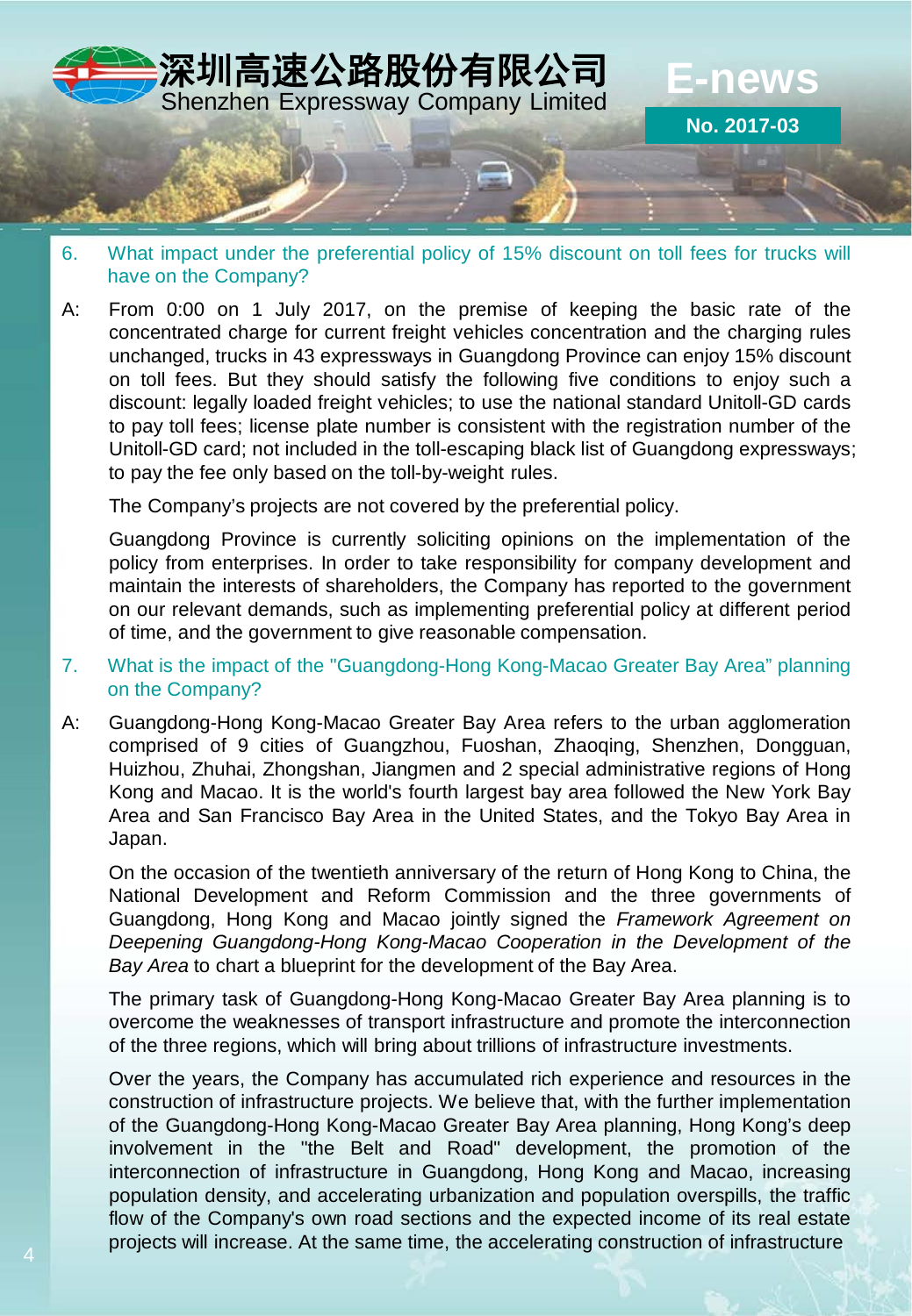

in the Great Bay Area will spur the environmental protection industry to grow faster and bring about integration opportunities, which will help the Company to obtain environmental protection projects in the Great Bay Area and form regional advantages.

The Company hopes to contribute to the development of Guangdong-Hong Kong-Macao Greater Bay Area and help to build it into a world-class urban agglomeration.

- 8. Does the Company have any plan for overseas acquisitions since it issued USD debentures last year?
- A: The Company seized a very good window period to issue overseas debenture of US\$300 million at fixed interest rate with a maturity of 5 years in July 2016 and arranged to lock in the foreign exchange rate of the above debentures. The total cost accounted for 4%.

The Company currently has no plans to acquire overseas equity projects.

In the future, the Company will maintain a reasonable capital structure, a good credit rating and sound financial position. On this basis, the Company will step up its efforts in exploring multi-level and multi-channel financing instruments of capital market, and continue to improve the domestic and overseas financing channels and the centralized management platform for cross-border funds, thereby providing financial reserves for the development of the Company.

- 9. What are the investment directions of and how much is the rate of returns of the projects in industrial funds established by the Company?
- A: Transportation infrastructure industry and environmental protection industry are capital-intensive industries, the establishment of investment and M&A funds can help the Company broaden its financing channels and enter into new industries faster with social capitals; optimize the financial structure of listed companies and conduct better market value management; better identify and develop quality projects; and establish mechanisms to improve efficiency and achieve professional management.

Funds mainly invest in transportation infrastructure (roads, bridges, rail transportation, etc.), other infrastructure (industrial parks, urban pipe networks, water supply and drainage, etc.); and water environmental protection industry (water pollution treatment, watershed management, etc.), solid waste treatment industry (refuse disposal, hazardous waste treatment, soil remediation, food waste disposal), waste gas treatment (waste gas treatment technology) and other emerging environmental protection industries as well as some sub-sectors that provide equipment and technical support to environmental protection industries.

The yield of the fund investment projects is generally higher than the industry average and the benchmark requirements of the Company's investment projects. The Company requires that its current rate of return on project investments is not less than 8%.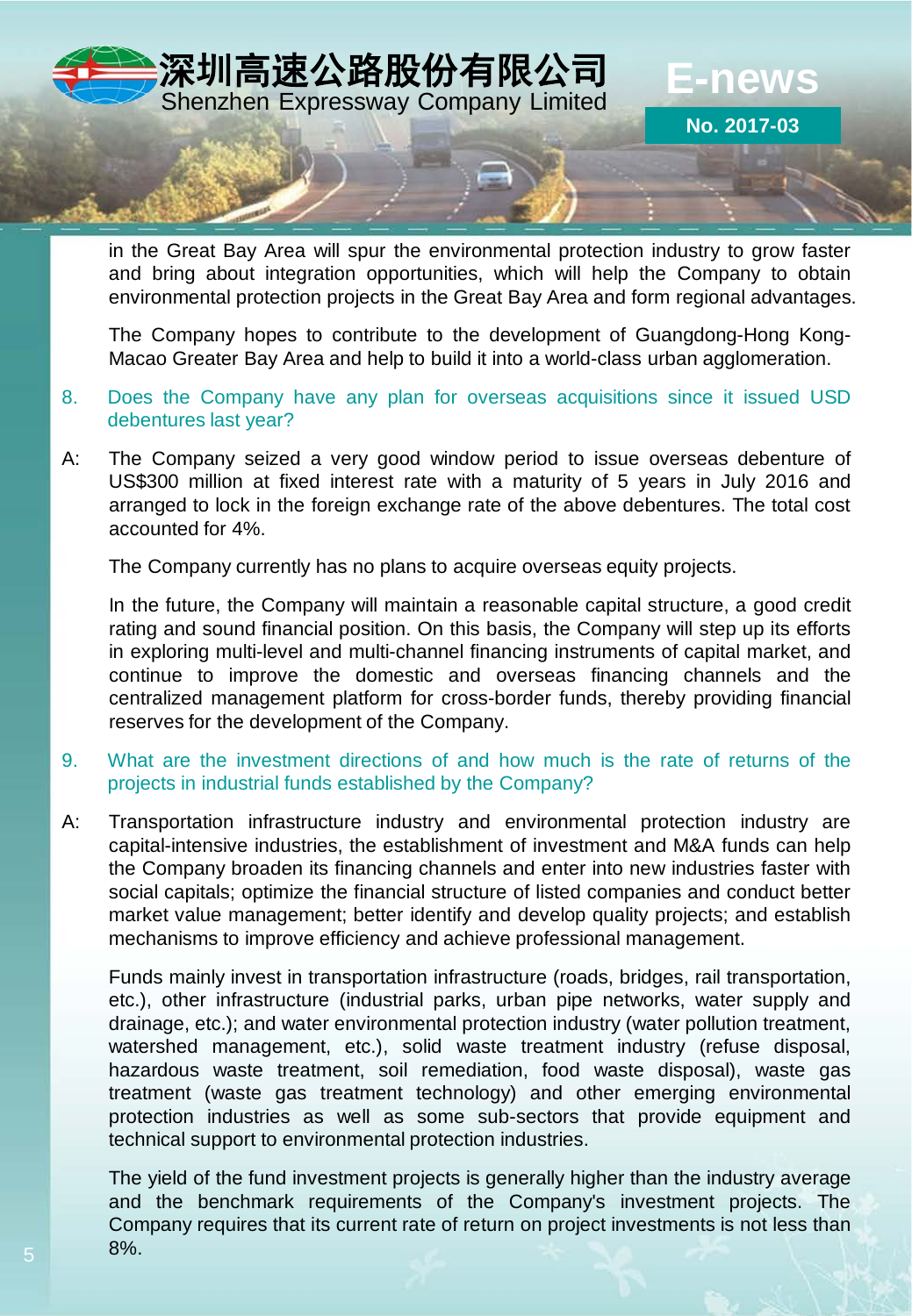

- 10. Will the Water Planning Company take part in the construction of Xiongan New Area in the future as it is a hot spot for development?
- A: It is understood by the Company that Water Planning Company has contacted with Xiongan's government departments. The Company's current businesses are mainly in Guangdong, and we hope that in the future, with the business development of Water Planning Company, the Company can participate in more regional businesses.
- 11. How is the Company's incentive schemes going?
- A: Equity incentive is an important goal of our strategy for the Period. We should realize a long-term incentive mechanism for employees, including but not limited to equity arrangements.

The Company has launched a new round of researches on long-term incentive plans, and has been in communication with the relevant parties. We will spare no effort to promote the establishment of a long-term incentive mechanism, and strive to complete the long-term incentive scheme for our staff or key employees for the Period by the end of this year.

## 12. Ideas on the Company's strategic planning.

A: The Company recently reviewed the implementation of strategies for the two and a half years, and felt generally satisfied. However, we have put forward higher requirements for the future.

Since its establishment in 1996, Shenzhen Expressway has been listed in Hong Kong and Chinese Mainland, and has gone through a history of 20 years as A + H shares. Over the past 20 years, the staff of Shenzhen Expressway has formed brand and advantages in the investment, construction, operation and management of toll highways field, and accumulated management capacity, management talents and experience in this regard. So we have the advantages in the field. Shenzhen Expressway's management, including middle-level management, is a group of down-to-earth people with ambitions and entrepreneurial spirit. It is because of such a group of people, as our backbone forces, that Shenzhen Expressway has been thinking about our future development all the way. Shenzhen Expressway has a profound understanding of the original expressway industry, and has a sober judgment about the development of new industries in future. On this basis, we first determined to maximize the advantages of our dominant industry--toll highways. To be honest, this industry has encountered some problems, such as toll free on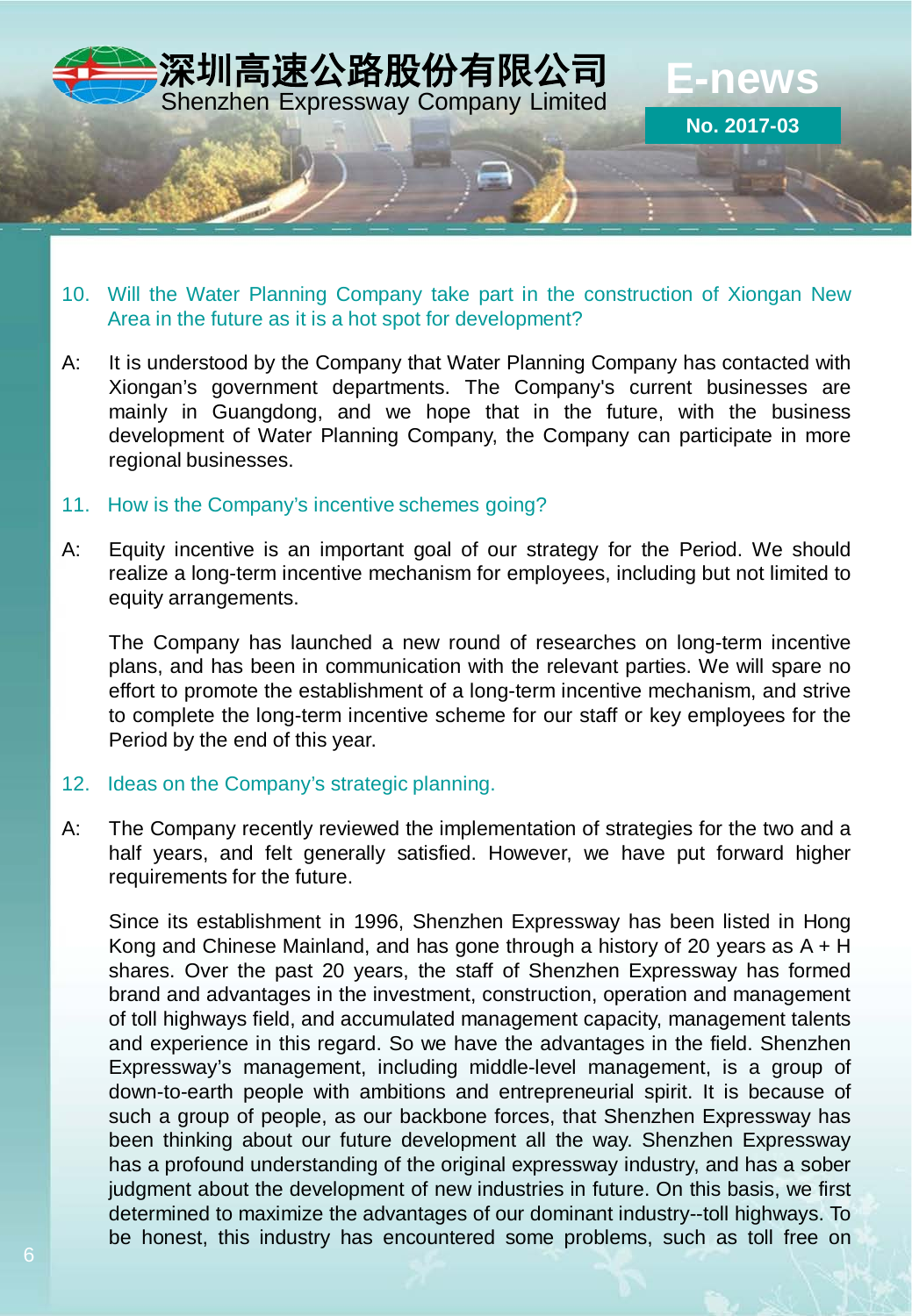

holidays, diversions of road network, the repurchase by Shenzhen local government, and the recent preferential policy imposed on the toll fees of truck by the government to boost the economy and support the supply-side structural reform. However, we have advantages and experience in this industry, relatively high industry credit, and relatively strong financing capacity. Therefore, we have obtained and will continue to actively obtain quality projects that have good returns such as Outer Ring Expressway, Yichang Expressway and Shuiguan Expressway or some projects under negotiation.

For the environmental protection industry, the Company thinks the transformation is a must. The investment, construction and operation of the environmental protection business have been formally approved by the SASAC and the major shareholder in terms of the business scope. The investment, construction and operation of the environmental protection industry will support and help the sustainable development of Shenzhen Expressway.

The Company will firmly follow the market-oriented path. Though it is a stateowned enterprise, Shenzhen Expressway obtained its projects through the process of bidding, or through the brutal market competition and marketing from its very first road project Meiguan Expressway. Each of the 17 expressways currently owned by Shenzhen Expressway, including environmental protection projects, are secured by the Company by virtue of its accumulated development strength, brand, management and business advantages and business model design capabilities. During this strategic period, we have to establish the long-term incentive mechanism for our key staff. The long-term incentive mechanism includes but not limited to cash and equity. We are currently in close communication with the relevant parties and hope that the long-term incentive mechanism for our key staff can be implemented this year, so as to provide system guarantee for our transformation and development and retaining talents.

In the longer-term strategic planning, the Company proposed to build intelligent transportation, intelligent environmental protection, creative company, and to integrate modern scientific and technological achievements, artificial intelligence, Internet information into the operations, management, and maintenance of existing expressways and the construction of future projects. We clearly set a goal that in the construction of the new large Outer Ring Expressway, we must reach the firstclass construction level and appearance in China, and build the Expressway into an energy saving, environmentally-friendly and intelligent one. For the environmental protection business, we also proposed intelligent environmental protection, and we will make full use of existing scientific and technological achievements to improve weak links and focus on future.

Every business segment of the Company including the environmental protection business should target sub-sectors and become leaders in market segments of